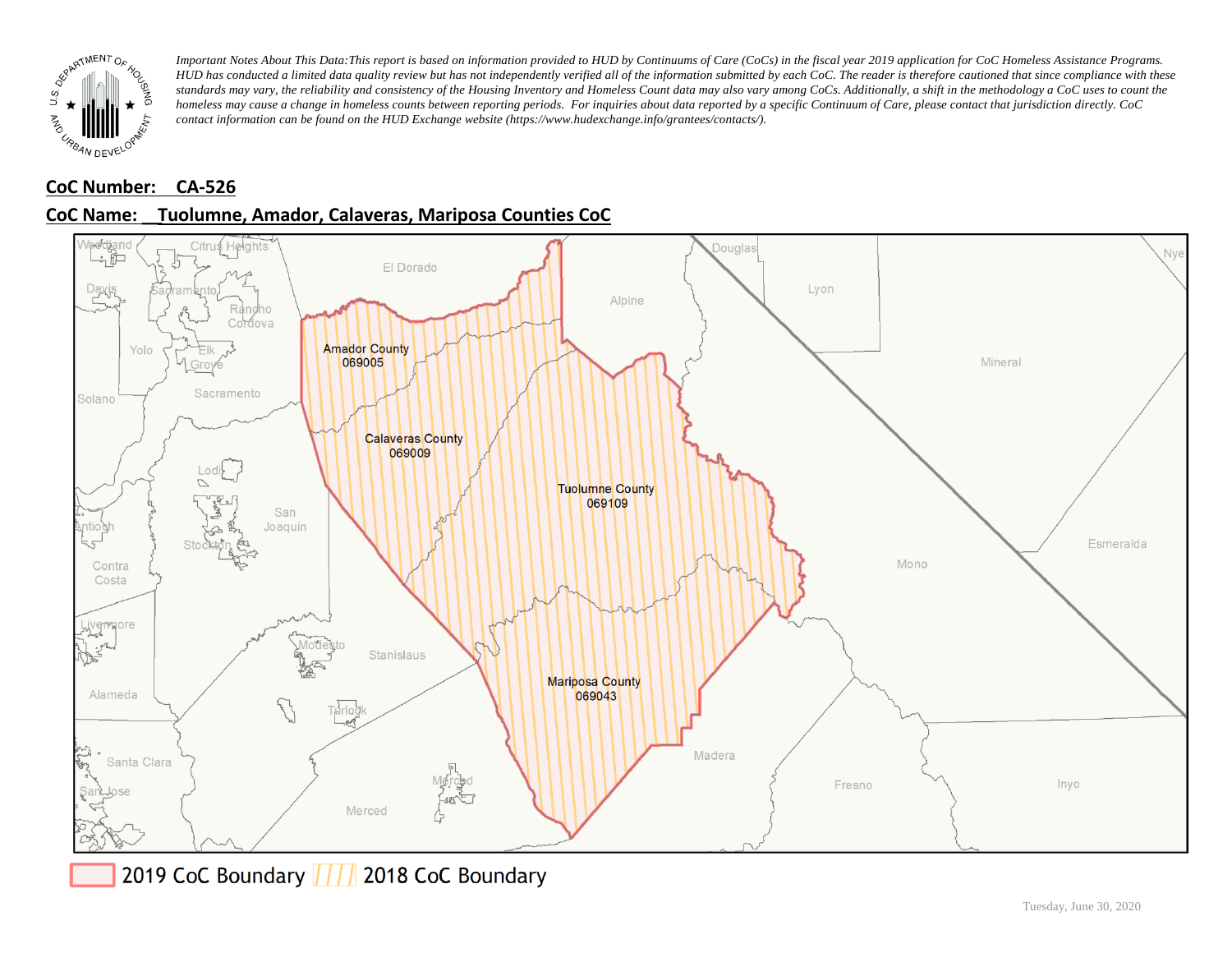

#### **CoC Number: CA-526**

#### **CoC Name: \_\_ Tuolumne, Amador, Calaveras, Mariposa Counties CoC**

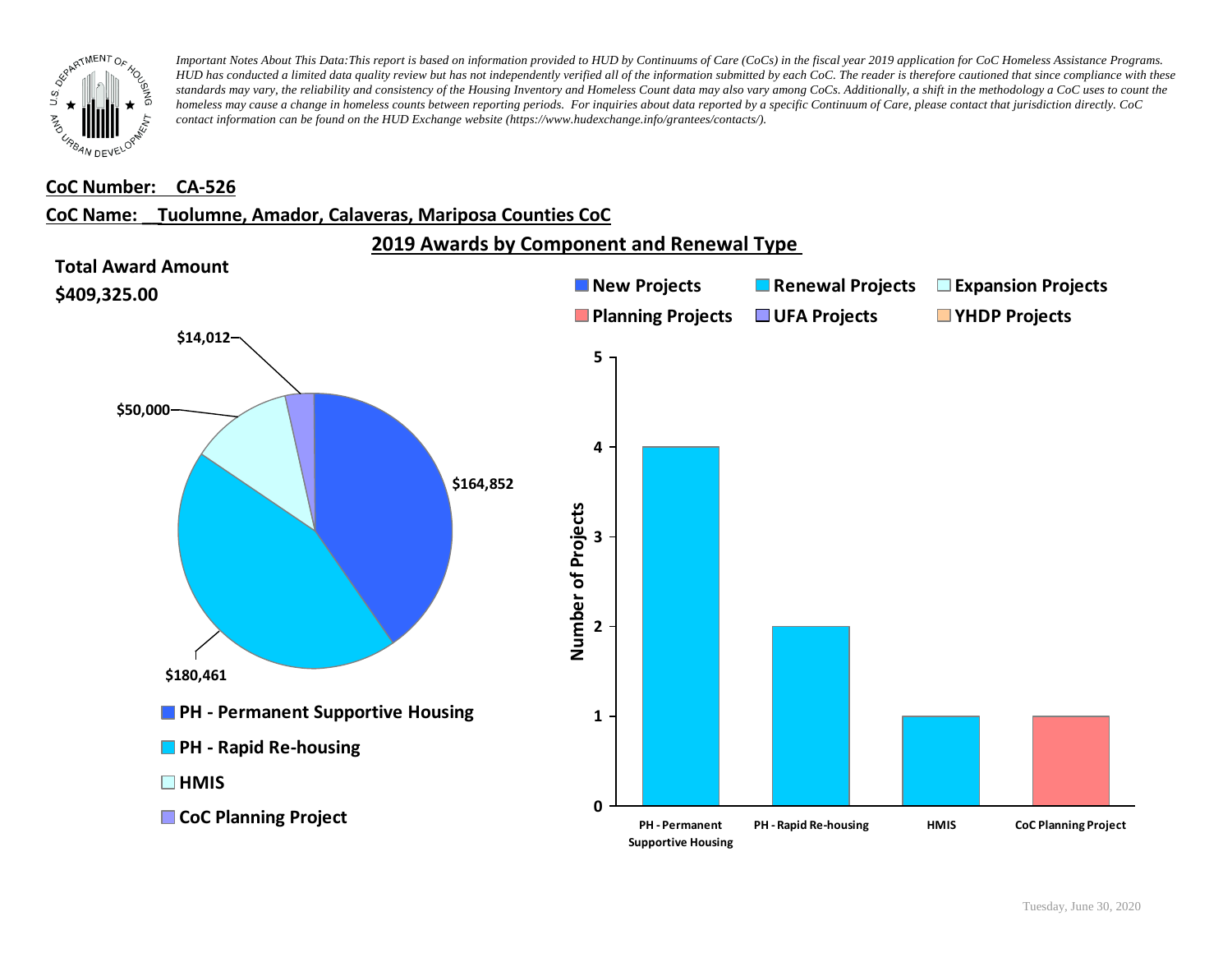

#### **CoC Number: CA-526**

### **CoC Name: \_\_ Tuolumne, Amador, Calaveras, Mariposa Counties CoC**



**2019 Housing Inventory Summarized by Target Population and Bed Type**

<sup>1</sup> Adult & Child Beds refer to beds for households with one adult (age 18 or older) and at least one child (under the age of 18).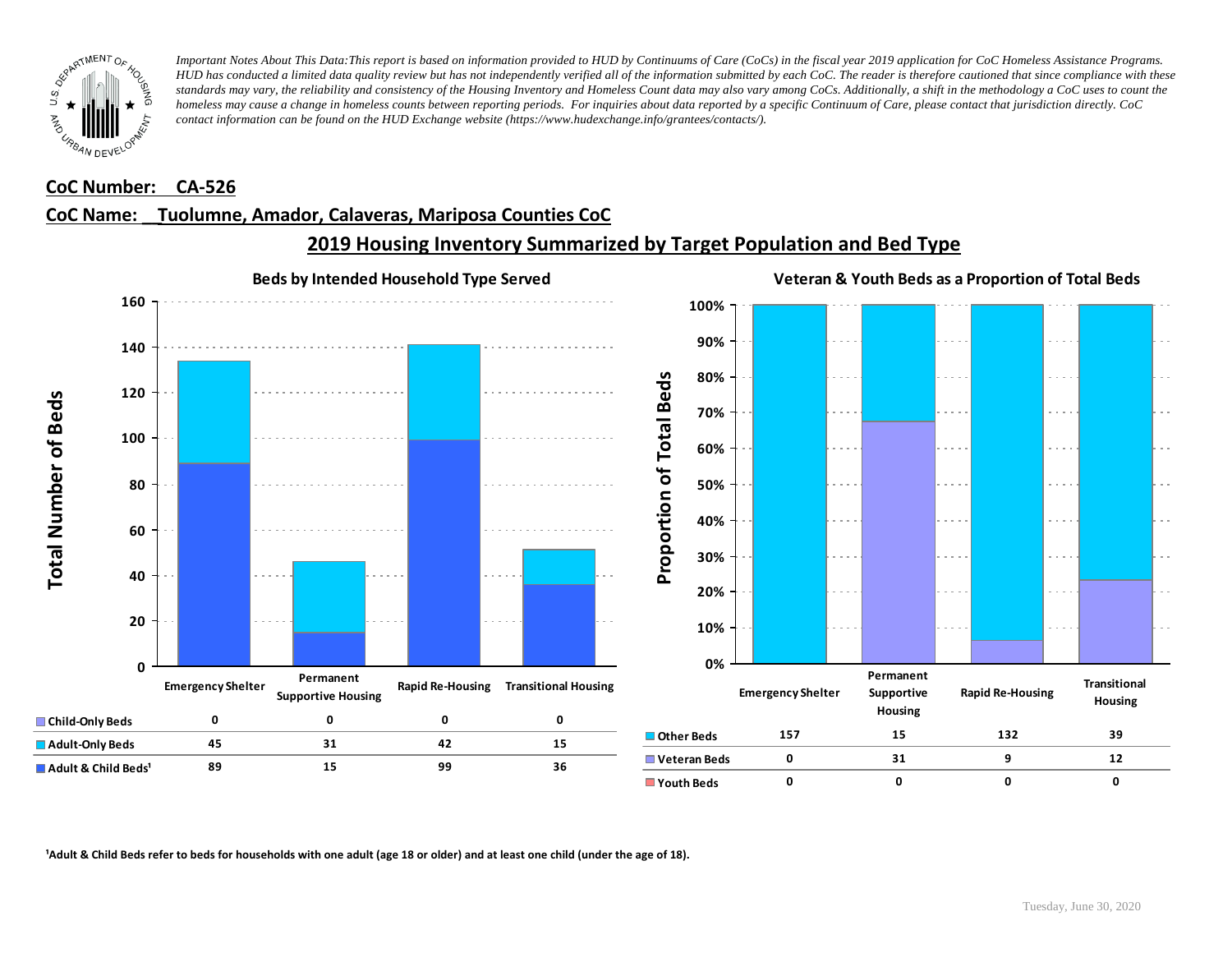

#### **CoC Number: CA-526**

#### **CoC Name: \_\_ Tuolumne, Amador, Calaveras, Mariposa Counties CoC**

# **2019 Point in Time Count Summarized by Household Type**



\* Safe Haven programs are included in the Transitional Housing category.

¹This category includes single adults, adult couples with no children, and groups of adults. ²This category includes households with one adult and at least one child under age 18.

³This category includes persons under age 18, including children in one-child households, adolescent parents and their children, adolescent siblings, or other household configurations composed only of children.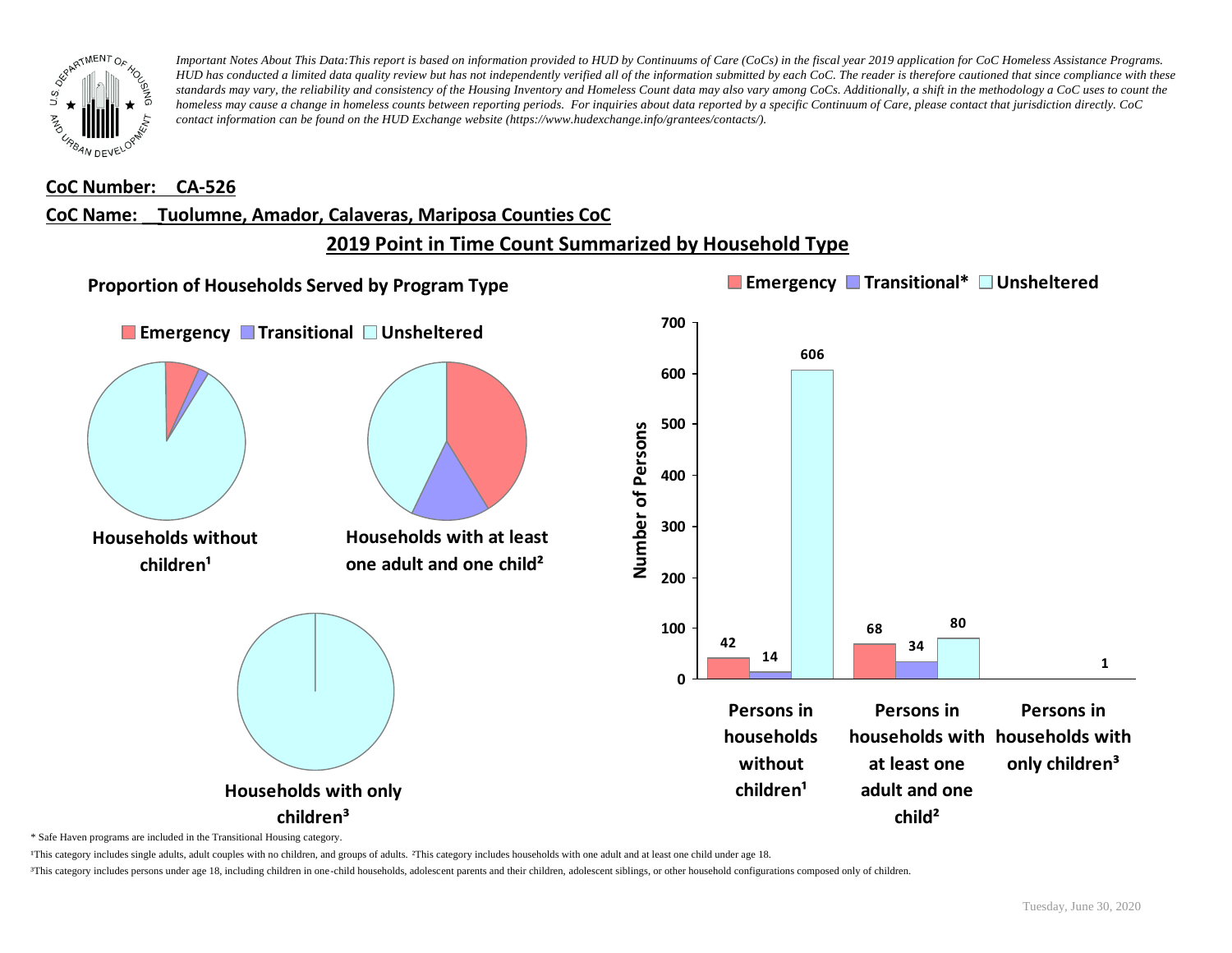

#### **CoC Number: CA-526**

## **CoC Name: \_\_ Tuolumne, Amador, Calaveras, Mariposa Counties CoC**

#### **0% 10% 20% 30% 40% 50% 60% 70% 80% 90% 100% Persons in households** without children<sup>1</sup> **Persons in households with at least one adult and one child²** ■ Children Under Age 18 **Persons Age 18 to 24** Persons Over Age 24 **Persons in households** without children<sup>1</sup> least one adult and **Persons in households with at one child² Persons in households** without children<sup>1</sup> **Persons in households with at least one adult and one child² Emergency Transitional\* Unsheltered**

# **2019 Point-In-Time Count Proportion of Persons in each Age Group by Household Type**

\* Safe Haven programs are included in the Transitional Housing category.

¹This category includes single adults, adult couples with no children, and groups of adults. ²This category includes households with one adult and at least one child under age 18.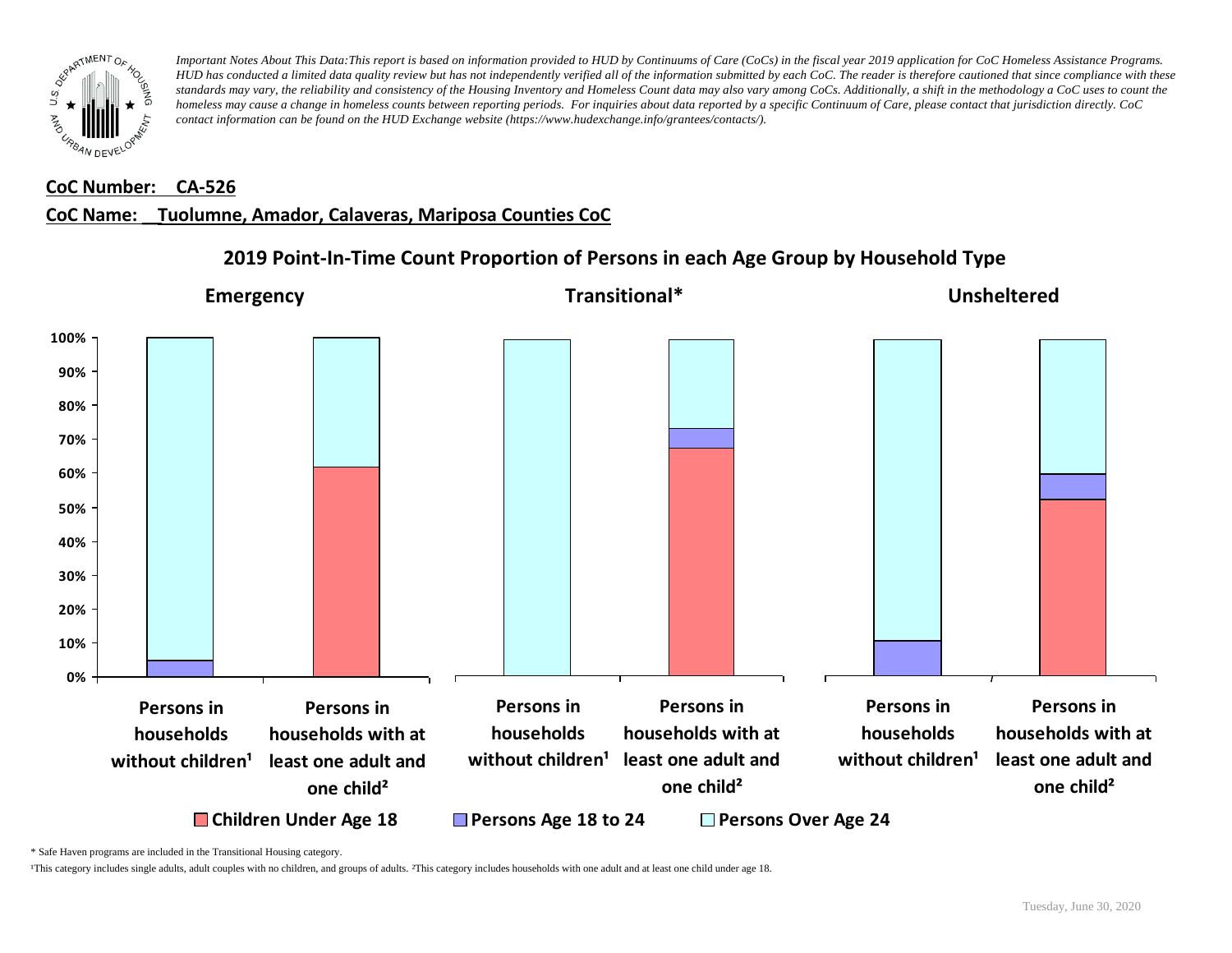

#### **CoC Number: CA-526**

# **CoC Name: \_\_ Tuolumne, Amador, Calaveras, Mariposa Counties CoC**



**2019 Point in Time Count Summarized by Chronically Homeless by Household Type**

\* Safe Haven programs are included in the Transitional Housing category.

¹This category includes single adults, adult couples with no children, and groups of adults. ²This category includes households with one adult and at least one child under age 18.

³This category includes persons under age 18, including children in one -child households, adolescent parents and their children, adolescent siblings, or other household configurations composed only of children.